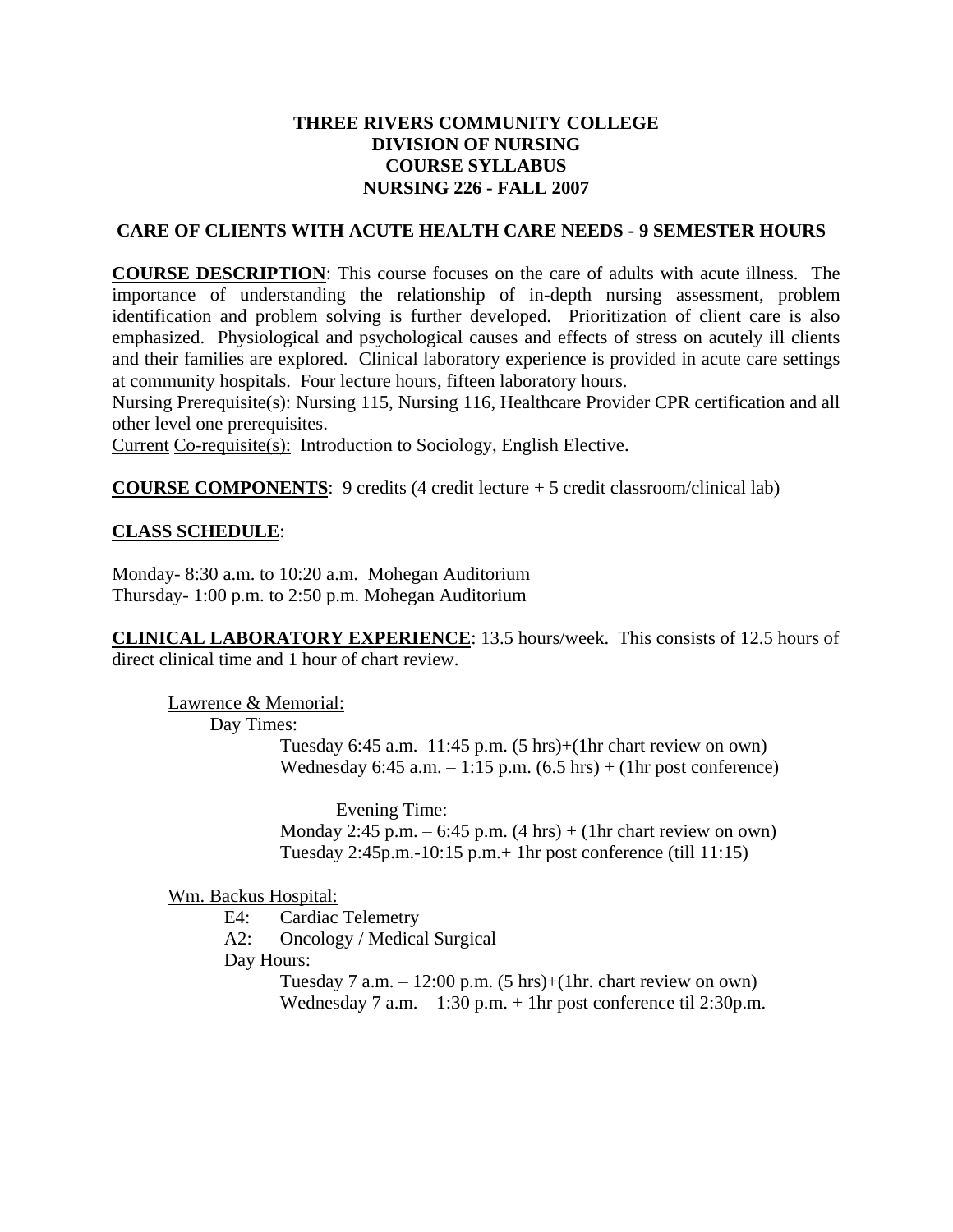#### St. Francis:

| 6-1   | *Surgery with remote telemetry                                                                |
|-------|-----------------------------------------------------------------------------------------------|
| $6-2$ | * Neuro/Gen. Surgery                                                                          |
| 10-9  | *Medical Surgical telemetry                                                                   |
|       | Tuesday 7 a.m. $-12:00 \text{ pm} (5\text{ hrs}) + (1\text{ hr} \text{ chart review on own})$ |
|       | Wednesday $7$ a.m. $-1:30$ p.m. $+(1:30$ pm-2:30 pm post conference)                          |

## Westerly Hospital:

Preceptor Program Thursday 7:00am-11:00 am  $+$  (1hr. chart review on own) Friday 7:00am-2:30 pm (post conference 2:30pm-3:30pm)

## Middlesex Hospital

# Day Times:

Tuesday 7:00am to 12 p.m.  $+$ )1 hr chart review on own) Wednesday 7 a.m.  $-1:30$  p.m.  $+ (1:30$ pm-2:30pm post conference)

#### Evening Time:

Monday 2:45 p.m.  $-6:45$  p.m.  $(4 \text{ hrs}) + (1 \text{hr} \text{ chart review on own})$ Tuesday 2:45p.m.-10:15 p.m.+ 1hr post conference (till 11:15)

## **COLLEGE LABORATORY**:

Will be held in the Nursing Lab and will be posted on Vista calendar: Section 1: Monday 10:30am-12:00 noon Section 2: Thursday 8:30 am-10:00 am Section 3: Thursday 10:15 am –11:45 am

## **FULL-TIME NURSING FACULTY and MOH Office Numbers**:

| Nancy Scrivano R.N. M.S.N. Course Coordinator 383-5250 |  |
|--------------------------------------------------------|--|
|                                                        |  |
|                                                        |  |
|                                                        |  |
|                                                        |  |
|                                                        |  |
|                                                        |  |

## **CLINICAL ADJUNCT NURSING FACULTY:**

Linda Moscaritolo, R.N.C, M.S. Carol Holt, R.N.. Laurie Matney RN., MSN

#### **COURSE REQUIREMENTS**:

In order to receive a passing grade the student must maintain:<br>A. Satisfactory completion of clinical paperwork.

- Satisfactory completion of clinical paperwork.
- B. A 70 or better score in theory (Readmitted students are required to obtain a 75 or better) on the basis of 4 exams each worth 15% of the grade and one final examination worth 30% of the grade. (A minimum of 24 hours is necessary for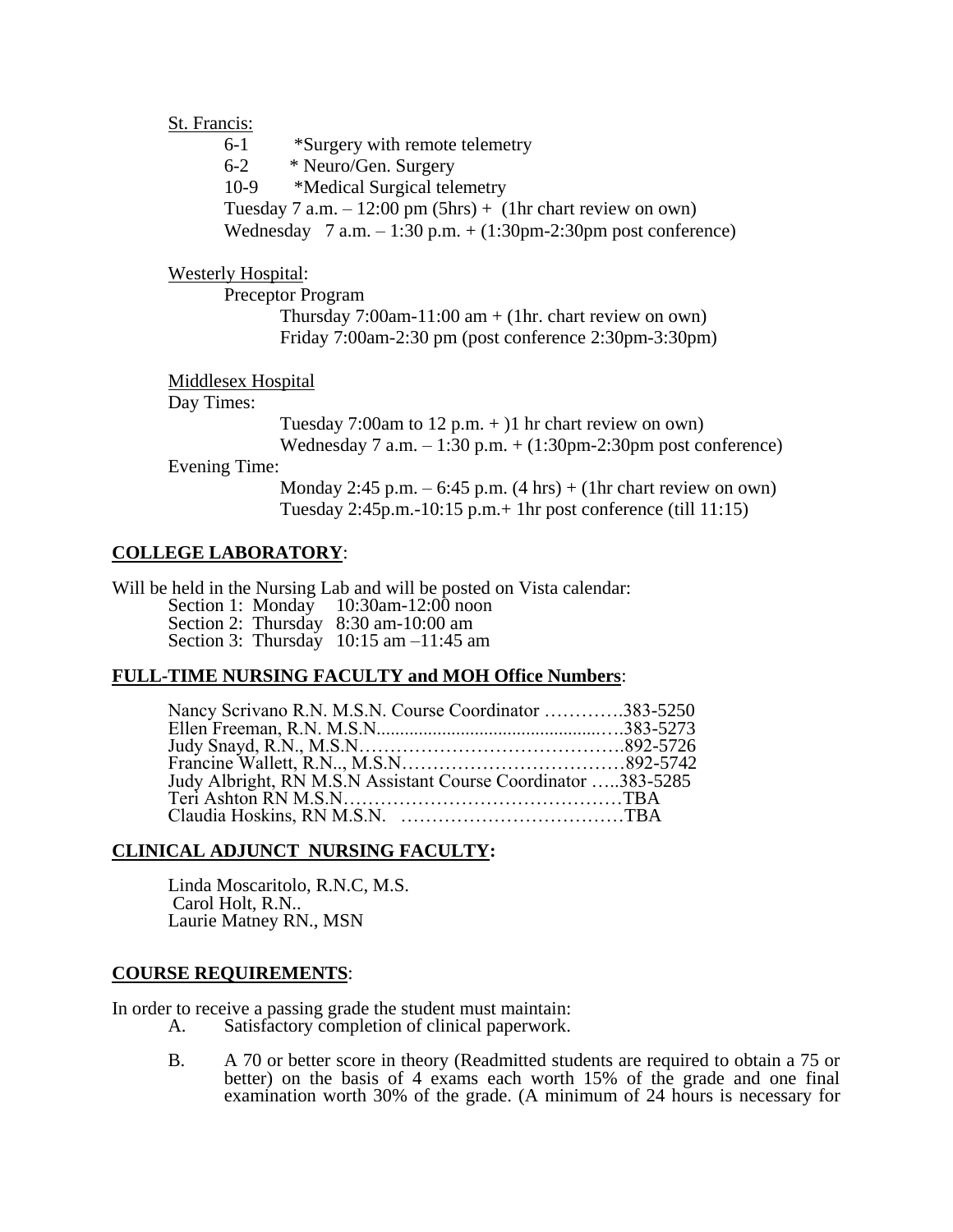grade posting in Vista following each examination.) The remaining 10% of the theory grade is comprised of a graded term paper. **All written assignments must be submitted to pass the course.**

C. A Satisfactory clinical evaluation. Students will be assessed on their clinical performance in accordance with how well they meet the achievements identified on the clinical evaluation form. Midterm conferences will be scheduled after the first six weeks with the final evaluation conference at the end of the course. Students must present evidence of **Healthcare Provider C.P.R. certification and an updated Health form prior to the first class.** Additional assignments include 1 satisfactory nursing care plan, 1 satisfactory process recording, and 1 satisfactory oral presentation of one patient..

## **PLAGIARISM AND DISHONESTY:**

"Academic integrity is essential to a useful education. Failure to act with academic integrity severely limits a person's ability to succeed in the classroom and beyond. Furthermore, academic dishonesty erodes the legitimacy of every degree awarded by the College. In this class and in the course of your academic career, present only your own best work; clearly document the sources of the material you used from others; and act at all times with honor." See TRCC Student Handbook.

A student's written work is expected to be original and done independently unless otherwise indicated. Footnotes and references must be used to acknowledge the source and avoid plagiarism.

Selected portions of the nursing curriculum are taught, reinforced, or reviewed through the use of educational software/instructional media: e.g., videotapes, computer programs, audio cassettes, filmstrips, online learning activities etc. Students must sign an Ethics Statement regarding the use of these materials and agree to follow the policies outlined in the Statement. The signed Ethics Statement is retained in each student's record.

Violations of academic integrity will be referred to the Academic Dean and dealt with in accordance with the college policy on Academic Integrity. See Nursing Student Handbook

#### **ProCalc TESTING:**

Students will take the ProCalc drug calculation within the first 2 weeks of the course and must achieve a score of at least 95% in order to continue with clinical experience. Students who score less than 95% will be retested within the following week. ProCalc testing must be completed by September, 21, 2007. As per the Nursing Student Handbook:

- $\varpi$  Students may test a maximum of three times per course
- $\overline{\omega}$  If students do not achieve the grade required, re-testing must occur within a time frame that is acceptable for the specific course, as per course syllabi. (9/21/2007)
- Students failing pro-calc three consecutive times will be considered a failure for the course.

**Adherence to appropriate cellular phone and beeper usage is expected in all classes, labs, and clinical settings**. **Turn off all phones and beepers.**

**Appropriate uniform requirements and identification (hospital badges and or TRCC name tags) are required during all clinical experiences.**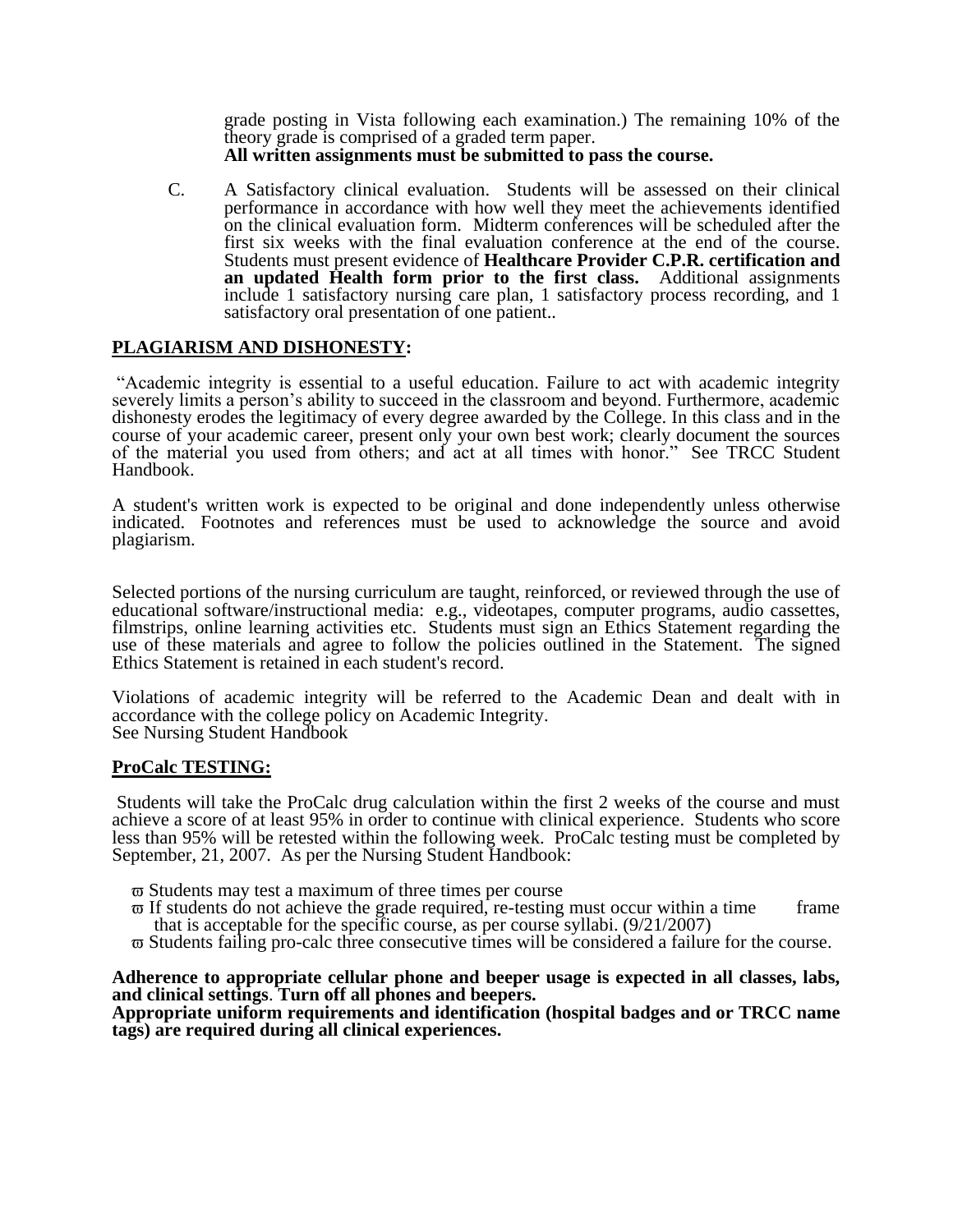#### **See student handbook policies regarding: WITHDRAWAL STATEMENT, ETHICS OF STUDENT USE OF INSTRUCTIONAL MEDIA/SOFTWARE, DISABILITY STATEMENT, INCLEMENT WEATHER, INDIVIDUAL LEARNING NEEDS, PLAGIARISM AND DISHONESTY:**

#### **ATTENDANCE**:

Students are strongly encouraged to attend all class sessions. It is expected that students will attend all clinical and laboratory experiences. If unable to attend, all of these, make-up will be required. Laboratory time counts towards clinical hours. **Students are expected to stay in their own lab assigned times. If unable, prior authorization from the faculty teaching the lab is required.** Notification to clinical agencies and instructor is expected in case of emergency absences. In the event make–up dates are not available during the remainder of the semester, the student may be unable to complete the clinical portion of the course resulting in a course grade of "I" (Incomplete).

#### **TEXTBOOKS**:

\*Ackley, Nursing Diagnosis Handbook, (6<sup>th</sup> edition, or most recent) Elsevier, 2004.

- Cataldo, Corinne et al. Nutrition and Diet Therapy, 6<sup>th</sup> edition, Thompson Learning, 2003.
- Dillon, Patricia, Nursing Health Assessment: \*TEXT & Clinical Pocket Guide, F. A. Davis.
- Ebersole, Toward Health Aging Human Needs and Nursing Response ( $6<sup>th</sup>$  edition) Mosby, 2003.
- Deglin, Judith and Vallerand Davis' Drug Guide for Nurses.
- Kee, Drug Calculations Online to Accompany Clinical Calculations (5<sup>th</sup> edition) Mosby, 2004.
- Kozier & Erbs, Fundamentals of Nursing, Concepts, Process and Practice  $(7<sup>th</sup>$  edition) Prentice Hall.
- Kozier & Erbs Study Guide.
- Kozier & Erbs Techniques in Clinical Nursing  $(5<sup>th</sup>$  edition).
- Kozier & Erbs Clinical Handbook for Fundamentals of Nursing.

Lehne, Richard A. et al. Pharmacology for Nursing Care, 6th edition, Saunders, 2007,

Mosby, Medical, Nursing, and Allied Health Dictionary, 6<sup>th</sup> edition, 2002.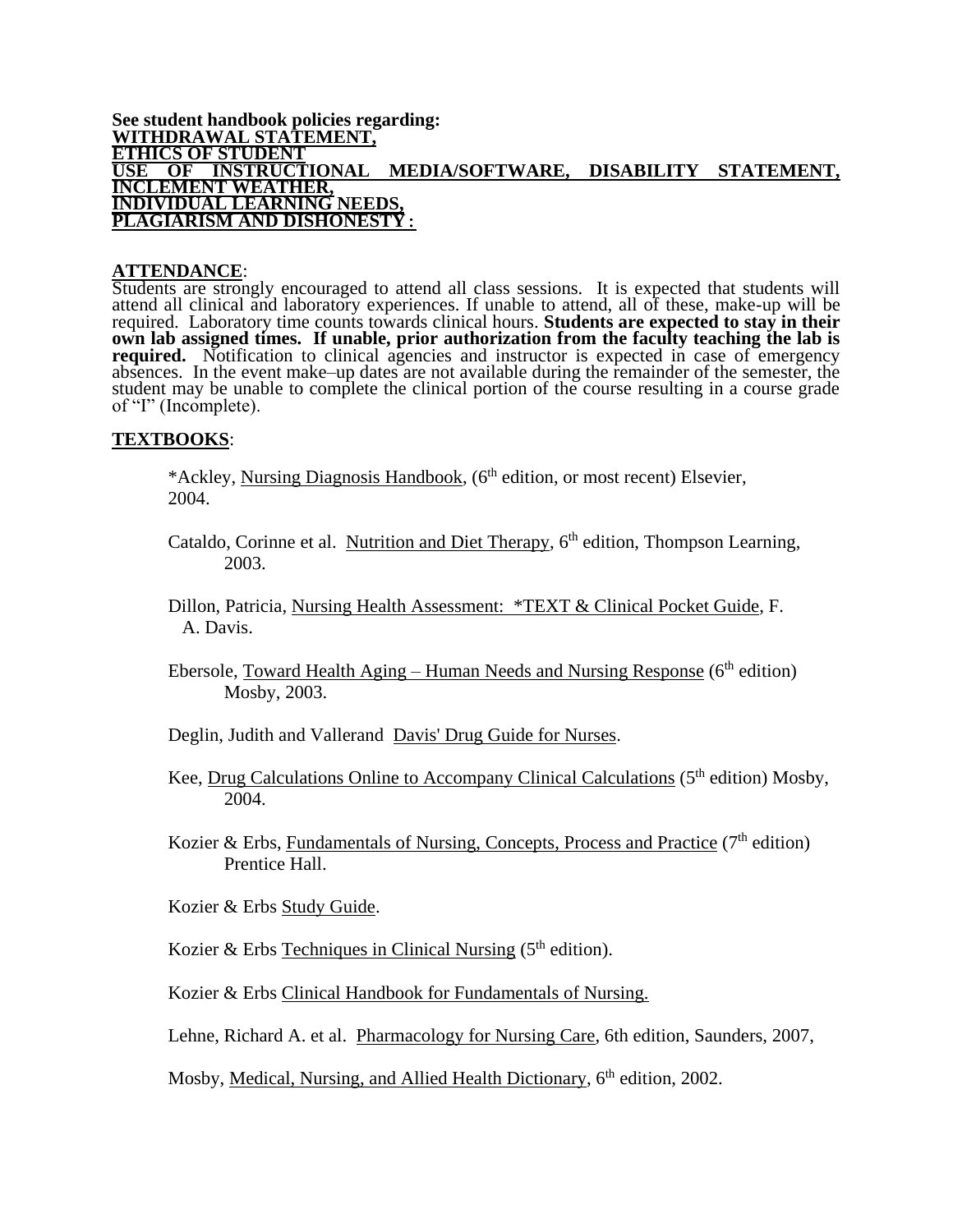Pagana, Kathleen D. and Pagana, Timothy J., Mosby's Manual of Diagnostic and Laboratory Tests, 3<sup>nd</sup> edition, Mosby.

London, Marcia L. et al., Maternal and Child Nursing Care, 2<sup>nd</sup> edition, Pearson, Prentice Hall.

Smeltzer, Suzanne C. and Bare, Brenda G. Brunner & Suddarth's Textbook of Medical-Surgical Nursing, 10<sup>th</sup> edition, Lippincott, 2003.

\*Sole, Lamborn and Hartshorn, Intro to Critical Care Nursing, 4rd edition, Saunders, 2005

- Sommers, Marilyn Sawyer and Johnson, Susan A., Davis' Handbook of Nursing Therapeutics for Diseases and Disorders, 2<sup>nd</sup> edition, F.A. Davis, 2002.
- Varcarolis, Elizabeth, Foundations of Psychiatric Mental Health Nursing, 4th edition, Saunders, 2002.

Wilkinson, Judith, Nursing Process and Critical Thinking, (3rd edition), Pearson Education, 2001.

\*New Purchases this course-

# **COURSE OVERVIEW**:

Upon completion of this course:

- I. As a **PROVIDER OF CARE**, the learner will be able to:
	- A) Relate principles of social, physical, and biological sciences to the holistic care of adults with acute health care needs.
	- B) Describe the nursing process as a framework for assisting the acutely ill individual and their families to achieve optimal levels of wellness.
	- C) Analyze stressors of limited duration and high intensity in the care of the acutely ill individual and family, to promote the highest level of adaptation possible.
- II. As a **MANAGER OF CARE**, the learner will be able to:
	- A) Apply critical thinking in prioritizing and organizing care for acutely ill groups of individuals and their families.
	- B) Interpret roles of members of the health care team as they relate to collaborative care of acutely ill clients and their families.